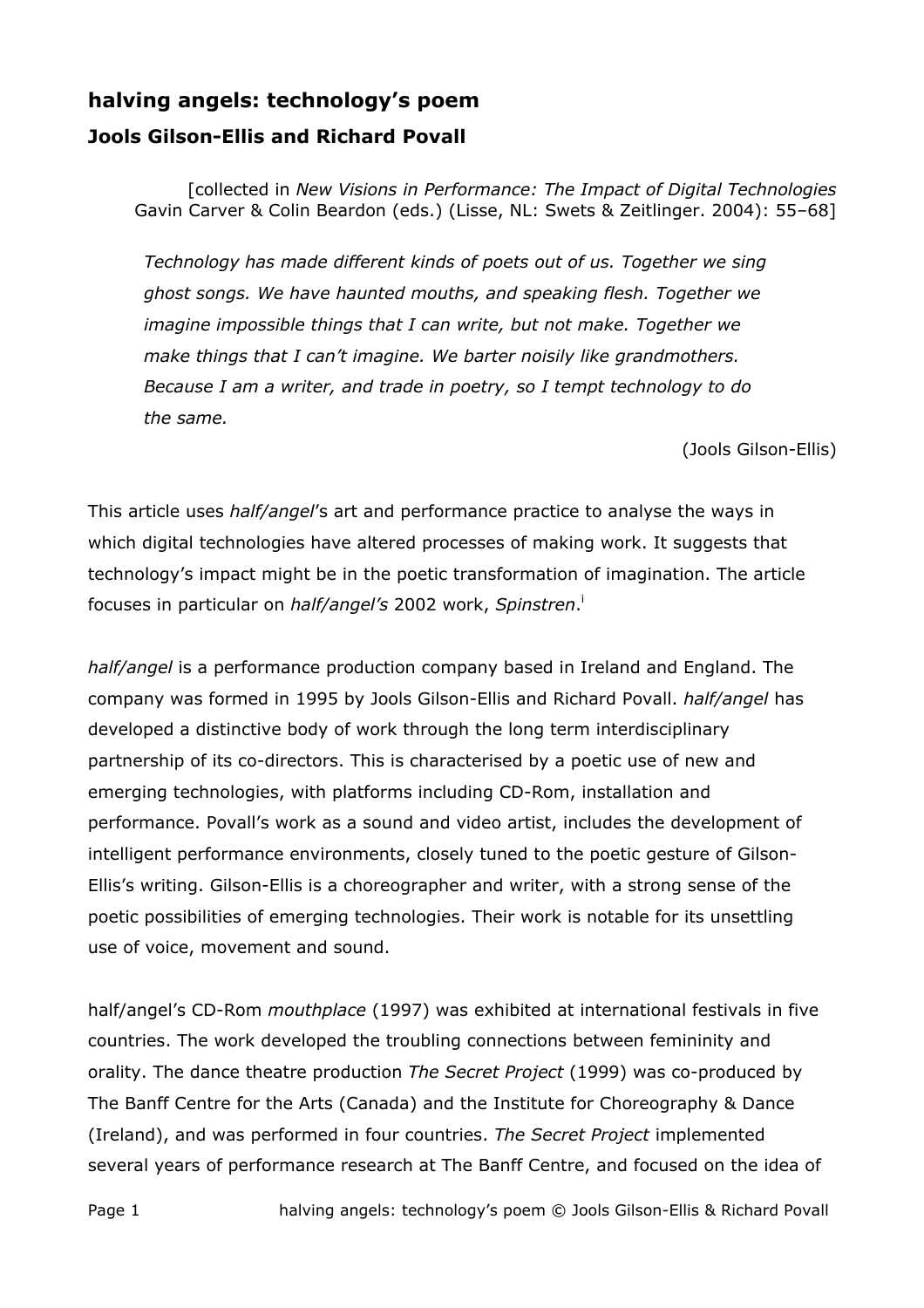the 'secret'. Our recent work *Spinstren* (2002) is an exploration of the metaphor of spinning. It combines new and old technologies – the spinning of thread as well as voices. *Spinstren* was premiered in Ireland and England in Spring 2002, and will toured during 2003.

✷

*JGE:* Why would you want to halve an angel? The name of our company comes from a trapeze move I once learnt from the trapeze artist and teacher Deborah Pope. A halfangel involves sitting on the trapeze and holding on to the bar with one hand, flexing the foot of the opposite leg, and falling backwards. If it works, you end up hanging beneath the trapeze from a grasped hand and a flexed foot, and you can extend the free arm and leg in an elegant diagonal. If it works, you are half an angel. I loved learning trapeze, and this move in particular, because it involved the breathless moment between falling and catching. One moment you are sitting prettily on a trapeze like a girl on a swing, the next moment you fall backwards, with at least one hand not holding on. It is a magic trick. Something of it caught me, just as I am caught by a sturdy flexed foot, and a grasped palm. In our work, I have been repeatedly drawn to the idea of falling as a moment when conscious control is lost, and other imaginative possibilities might approach. It makes sense, then, that our angel isn't whole. She's only half an angel, and she shifts oddly between flying and falling. For a long time we thought there would be angels in *The Secret Project*; glimpses of creatures with wings seen in the half-light, until one day of revelation in Banff, when all of the angels got pulled off the wall, and all that remained was the single spoken word that opened the piece; an understated breath saying 'angel'.

Page 2 halving angels: technology's poem © Jools Gilson-Ellis & Richard Povall *RP:* Actually, this isn't true. Most of the angels got ripped off the wall, and there is the understated breath of 'angel' that begins the piece. But one of the angel cards<sup>ii</sup> remained; a duet between Cindy and Mary<sup>iii</sup> in which they trade off word and gesture. We made a list of words that might precede 'angel' (broken angel, weeping angel, giggling angel, sorry angel…) and a list of words that might come after 'angel' (angel cake, angel wings, angel fish, angel eyes…). In performance, Cindy and Mary stand beside each other, down and centre stage. Mary speaks the word 'angel', which causes our system to choose randomly a recorded word to accompany it (Mary: angel…cake); Cindy moves – a gesture in sympathy with angel cakes. Mary responds with 'angel' again, which in turn triggers the next word. These are half angels, and a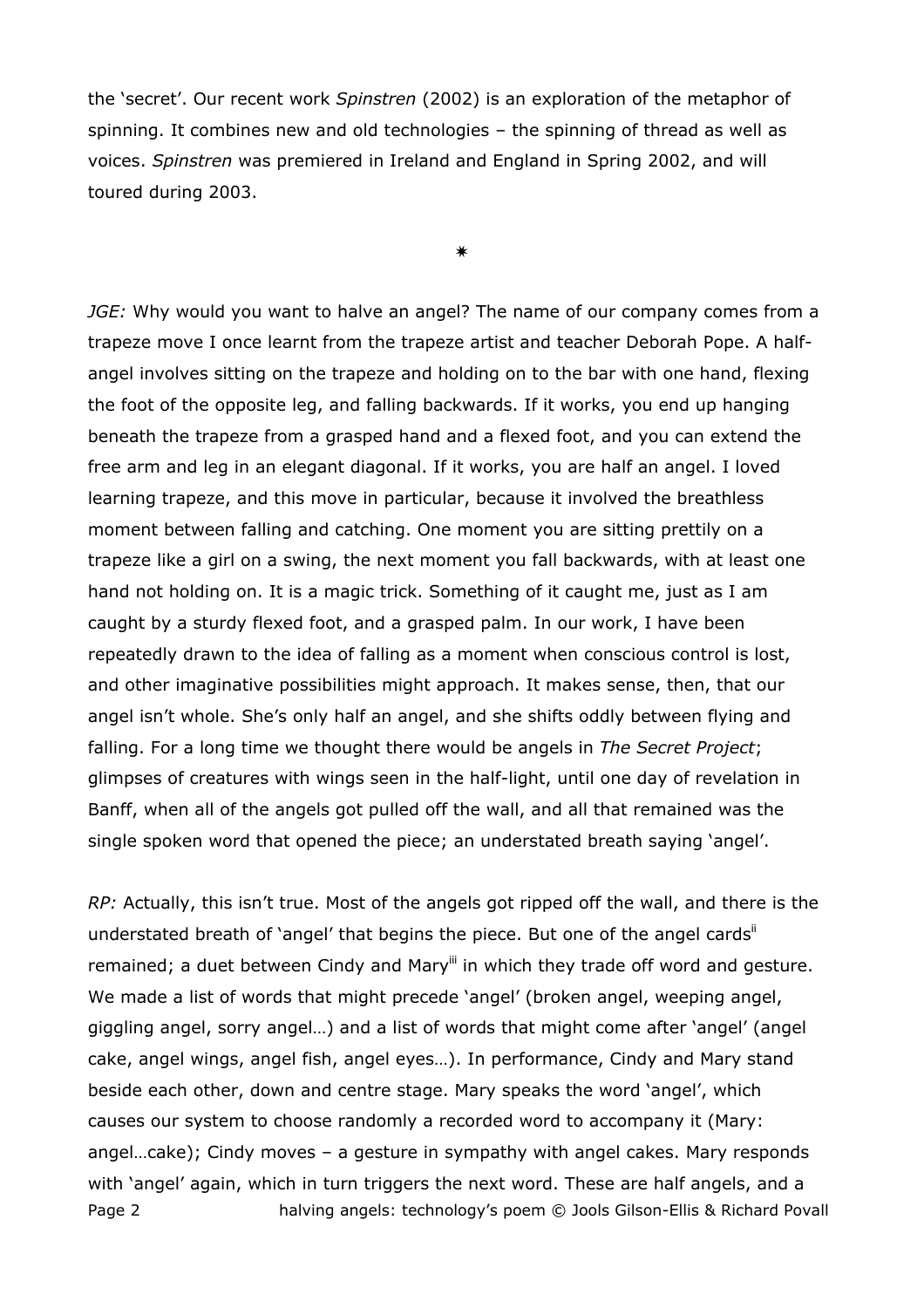beginning of our tentative moves towards using generated text In our work (see below). How interesting that this should have been forgotten…

*JGE:* In the trapeze move of the half-angel, falling becomes flight. Or to put it more precisely, one can only fly if one is prepared to fall. In falling, there is always the possibility of flight. For me, femininity is entwined with these possibilities of flight and falling. Angels, of course, have the same problem. Perhaps the only way to broach what might appear as a contradiction between flying and falling, is to *steal* its gesture, somewhere in the weary oscillation between one thing and the other. After all, in French, flying and stealing are the same thing.<sup>iv</sup>

*Enchantment. Here is a story about a girl who steals a top. A wooden top, precious to its owner, who had carved it by hand. This is a story about a girl who fell in love with spinning, not because of movement, but because of stillness. This is a story about a girl who stole spinning, because she thought she could possess it. This is a story about a girl who learnt a difficult difference between stealing stillness and stealing movement. This is a story about a girl.* ('Enchantment' from *Spinstren,* Gilson-Ellis 2002)

*Later, she sits in the valley café drinking tea, and Joe comes in & moves into the booth across from her. "I'm not falling" she says. "I know" he says. "It's snow ghosts, tripping me." "I know" he says & turns to order coffee.* ('Snow Ghosts' from *The Secret Project,* Gilson-Ellis, 1999)

Half-angel to *half/angel*. If we were an art angel, or the third angel, or a company of angels,<sup>v</sup> I suspect we would fly differently. But we are *half/angel*. We hang a little precariously from a flexed foot and a sweaty hand. If angels function as a signatory to hope, then I hope for a stolen falling flight. Such a flight is the poetically-conceived space of our work. Such a flight is composed of a wide tangle of poetic text, sound, performance and technology. Such a flight is a poesis, whether its constituents are actual poetry or not. And they are not, as often as they are.

Page 3 halving angels: technology's poem © Jools Gilson-Ellis & Richard Povall *RP:* We build poetic *systems*. They are systems that, crudely speaking, capture the essence of the performing body, turning that information into sonic or visual gesture. In these systems, the centre of attention is not the objective body-state. The focus instead is the subjective body –– the phenomenal dancer. I use off-the-shelf video-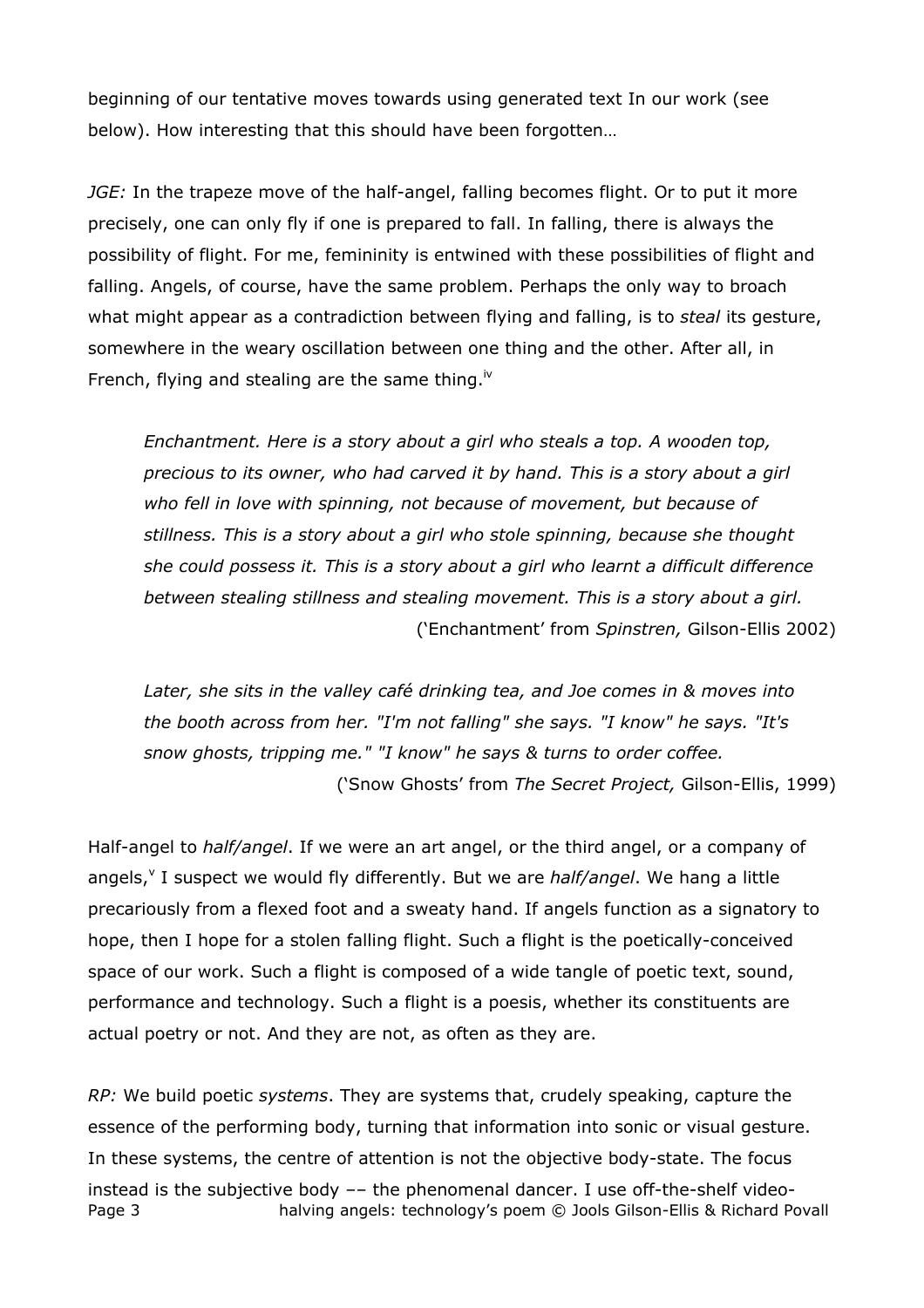based motion-sensing systems that use a video camera to watch the dancing body(ies) and a computer to analyse that movement and turn it into a sonic or visual gesture. For many years, we used Steim's *BigEye*, but more recently have switched to using David Rokeby's *SoftVNS*. Both of these systems are highly extensible, and allow me great latitude in re-making their purpose. These kinds of systems are designed to provide objective (empiric) information about the movement of a body (or any object), but we don't use them that way. Instead, we build phenomenally-aware systems that look at the phenomenal dancer rather than the empirical dancer: an observation of how she is moving, an attempt to extrapolate the reasons *why* and *how* she is moving – an attempt to create a phenomenal understanding of the movement. Why do we do this? What is it that we found lacking in the objective data about the moving body? In the early research, something just *didn't feel right*:

*'…Science succeeds in constructing only a semblance of subjectivity: it introduces sensations which are things, just where experience shows that there are meaningful patterns; it forces the phenomenal universe into categories which make sense only in the universe of science. [It cannot realize] that the perceived, by its nature, admits of the ambiguous, the shifting, and is shaped by its content.'*

(Merleau-Ponty 1964: 11)

We found, almost by accident (when Jools was dancing holding a 3m length of bright blue electrical conduit purloined from the streets of Amsterdam in each hand) that, rather than tracking literal body movement, we could begin to look at the information phenomenologically, looking instead at *essence*. In this case, the camera was told to see only the tips of the prosthetic conduit arms –– and we saw something magical. When we began to trigger textual gestures with physical gestures, something alchemical had happened. In creating a system that can extend physical gesture into textual gesture, the aesthetics of movement become the aesthetics of an emergent poetic narrative. Media artist Bill Seaman talks about emergent meaning and recombinant poetics, where "meaning emerges through combinatorial relations of differing media elements"<sup>vi</sup>. He describes this as "a new language, a new approach to linguistics". These systems of ours were not arrived at overnight, but after years of experimentation; years of finding a way *in* to the technology that will allow it to find a poetic voice of its own.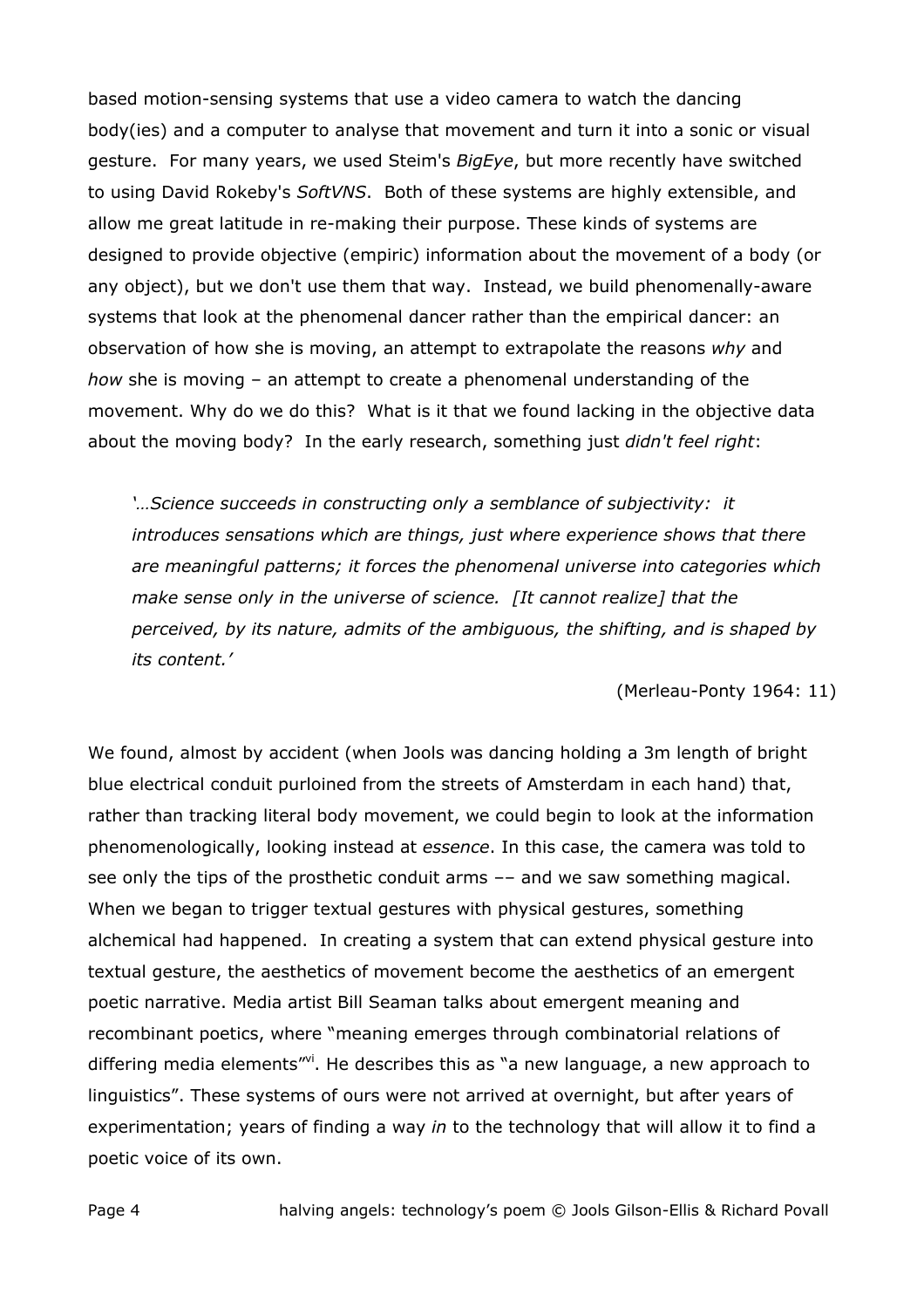*JGE:* In Jeanette Winterson's novel *Sexing the Cherry* (1987), the main character Jordan goes to a town where all the phrases, curses, and sweet nothings uttered by the inhabitants float up and clutter the sky with their cyclical chatter. Jordan goes up in a balloon with a woman whose job it is to mop the sky of such verbal ephemera. Although she isn't supposed to, this woman gives Jordan a small box, in which is caught a sonnet. If he opens the box carefully, he can hear it repeating endlessly (Winterson 1987: 18). I've loved Jeanette Winterson's work for a decade and a half. What *half/angel* does is make the box into a space that you can dance inside, so that Winterson's disembodied vocal traces become oddly connected to moving bodies. Such bodies are ghostly in their relation to this utterance. Sometimes it seems clear that they speak their poem before us, but at other times, we are troubled by the nature of the connection between flesh and sound. As she moves, so phrases tumble. If she is still, there is often silence. Sometimes when she moves and speaks, there are too many voices for one body. It might be that she shifts in memory, repeating something she hears tumbling. Or perhaps she sets the poem-spell running with a different kind of agency. She navigates time oddly. Something of the grammar of her moving body is in the present tense (she is here before us), but because the voices are sometimes visibly uttered by her, and at other times 'moved' by her (the same voice, the same poem, but connected to / triggered by movement), utterance troubles time.<sup>vii</sup> Jordan's sonnet repeats endlessly, curling back on itself. With our sonnet, the navigation between the present tense of voicing and moving, and the past tense of writing and recorded voice, perform another kind of resistance. This is a resistance to the difference between past and present; a resistance to the difference between internal and external worlds. To confuse the two of these in performance is an unsettling enchantment. When it works well, I believe it approaches the operations of the unconscious, and it is this that is so troubling, both to perform and to watch.

My writing always had a bent for the magical, but the experience of working with technologies in this way makes me a different kind of writer. If I was irreverent about technology's limitations when I had no knowledge of them, now I imagine vast impossible alchemies that make Richard giggle. What I want to suggest is that *this is important*. Such an alchemical gesture is rooted in a physical understanding of the poetics of the work. But it also always asks, 'what could we make if we were better magicians?' This writing is part of a process in which Richard and I demand a poetic alchemy from the digital. This gesture of challenging technology's digital duplicity into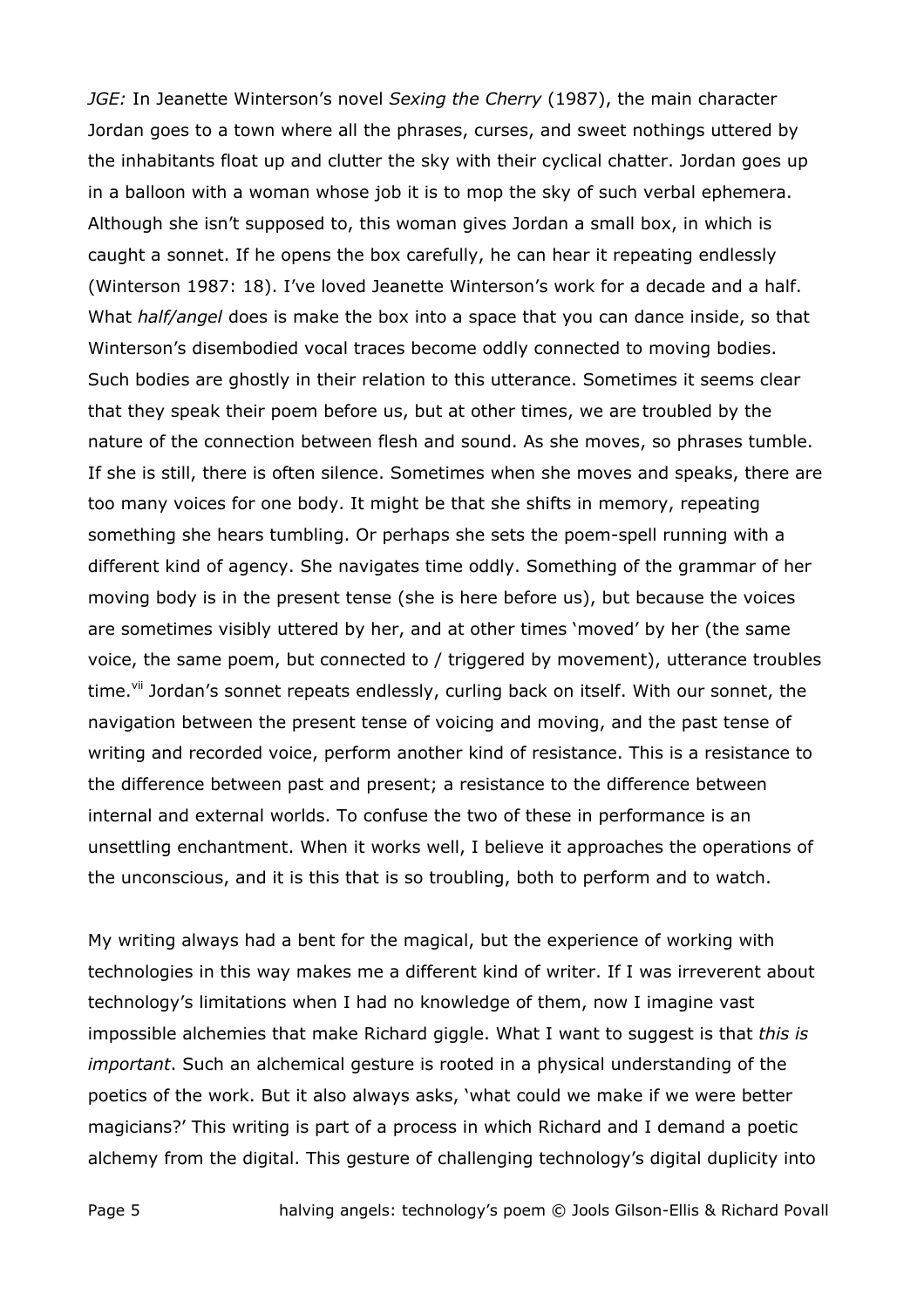the trouble of poetry's metonym (in whatever genre) is a double trick.<sup>viii</sup> We do not want to see technology, we want always to see its spell.

*RP:* Of course, I'd worked with others who wanted to work with technology but not within it (no alchemical processes allowed, sorry). Their demands made me inwardly sigh, but not giggle. If Jools has impossible dreams about how we can use our technologies, they are dreams that still retain a place in the final work: a shared dreaming space, perhaps. The world behind the computer screen is a pragmatic one; my job is to let poetic spells weave their magic to overcome the limitations and realities of dumb hardware and pre-cogniscent software. I build systems that have an intrinsic poetic space of their own –– sonic spaces that yearn; spaces that are obsessively languorous, unsettling an audience and disconnecting them from reality. In *Spinstren*, the three-dimensional soundworld hovers between the real, the remembered, and the imagined. Visual imagery weaves its own spell, in its own time, as well as improvising with text grammars to create new narratives, barely glimpsed.

✷

The three-dimensional soundworld we use in *Spinstren* is a special haunting within the physical performance space. I am using specific techniques and technologies (none of which I can claim to have invented) to expand the perception of physical space. I can send sound spinning around within this three-dimensional space, sometimes gently and slowly, at other times impossibly fast. The soundworld underpins the entire piece – there are very few moments when we are not within a sound environment. The demands of poetic alchemy are sometimes those which simply call for a light touch, for a technoetic (Ascott 1999) space which is tender and peripheral.

*JGE:* After the show, I introduce Richard to Maud. 'This is the composer' I say. 'Ah!' she says, 'you're the one who makes it float.'

#### ✷

## **Underworld**

*Carla is caught staring at a thousand webs in the field beside the well house. Carla is caught. Where the field is, there is an underworld of tiny spiders, who rise to the*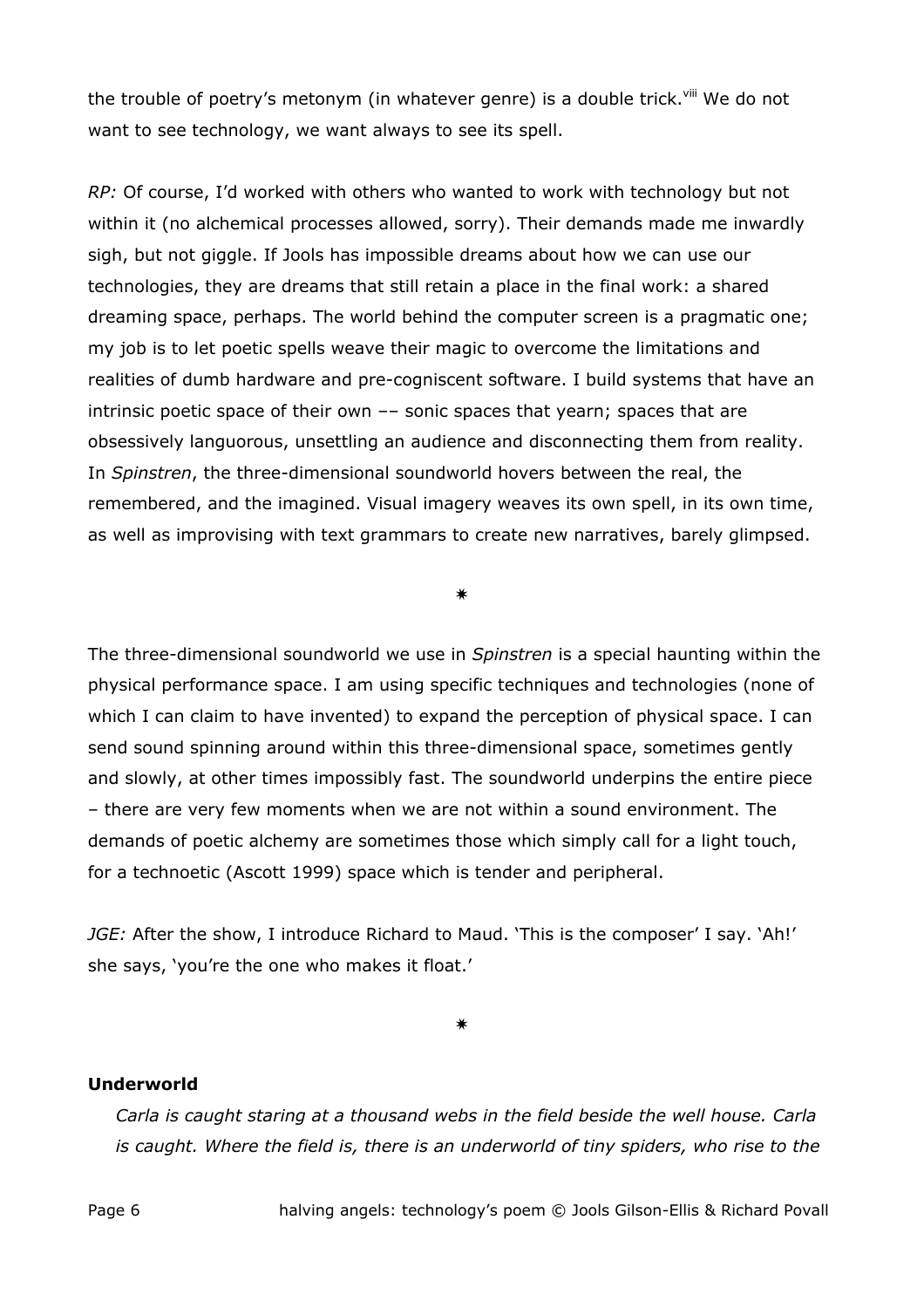*surface, and weave another fabric to lay across the grass. She knows that if the light shifts she'll not see it again. So she stands stock still, with her back against the well house door. In wonder. Carla is caught.*

('Underworld' from *Spinstren*, Gilson-Ellis 2002)

*JGE:* This is something I saw. An impossible thing. I run breathless to the cottage to get the camera. Back at the well house, I crouch on my haunches with the video poked through the fence. It's so magical, it doesn't look real. A field of iridescent webs, moving like an ocean in sunlight. I am enchanted it is captured on video at all. Richard edits it simply, overlaying the text. After the show, people ask us what effect we put on the grass to make it shimmer so. Technology can make wonder, but it can also steal it.

*RP:* Video, after all, is all-too-often an all-too-literal space, except when it descends into a postmodern, distressed fog or an undergraduate abstraction. Working with videospace in realbodyspace is a challenge that few have met (we feel) with success. Videospace is a dominant space, that grabs and unseats the magical and which competes for our attention, demanding it without compromise or recompense. The lonely body(-ies) on the stage look forlornly on as the audience's eye is stolen by gleaming photons. We have experimented with combining the realbodyspace with the videospace, but have not yet had the courage to take our experiments to performance. Instead, I'm always insistent on using *real* images (never computer generated, rarely digitally-invented or composited) to create the *unreal*. Sometimes words are projected (in the case of *The Secret Project*, onto a curtain of falling rice). Moments of beauty prick the continuance of body-narrative, tell their story, and fade away.

#### **The Lost Song**

Page 7 halving angels: technology's poem © Jools Gilson-Ellis & Richard Povall *JGE:* 'The Lost Song' was one of many texts I wrote for *Spinstren* which were not used in the final performance. But this text is different. It's different because, in another sense, it was used. I liked it as a text, because it tried to wrestle with what it meant to sing, but also what it meant to be haunted by song. I had this idea that Carla was incompletely taken by these group of women called the *Spinstren*. The Spinstren, who use spinning tops to weave all kinds of healing and troubling spells, aren't sure what happened with Carla. The top Carla stole was one of their hunting tops. These are knowing and gentle hunters, and the compulsion to steal them happens only when a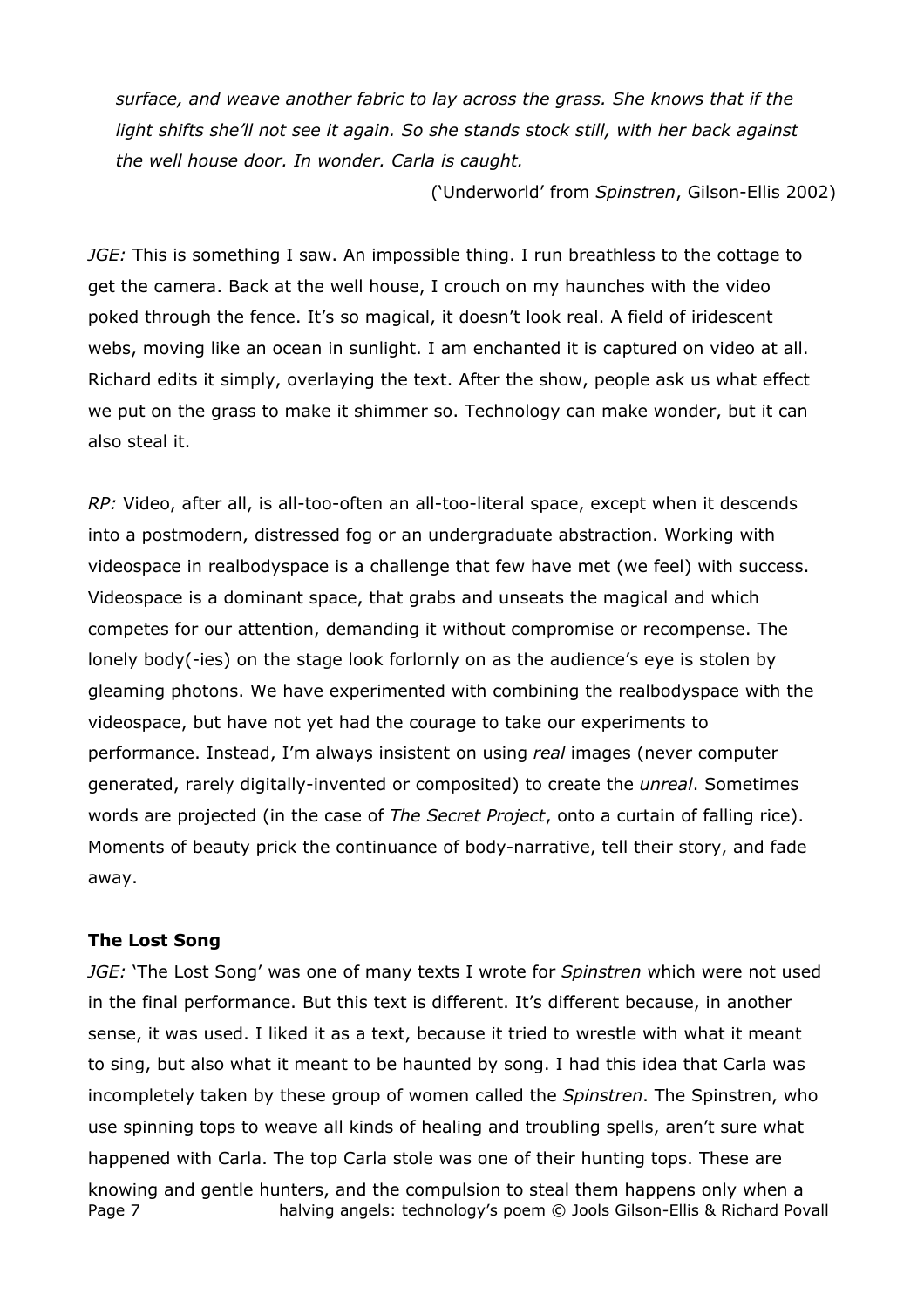choice is made about becoming one of the *Spinstren*. Such a choosing is woven thing, not something made clearly by either Carla or the *Spinstren*, but a moment when she and they and the top span perfectly, and the unutterable balance between falling and spinning and stillness compelled Carla to take the top. Other (rare) times when the *Spinstren* hunting tops were stolen, there followed a slow process of transferral; something I can't tell you about because it is a deep secret. The hunting tops didn't hunt for new recruits, they hunted for a moment when time and spinning and falling came together powerfully. In this way, those who stole the tops, were already moving towards the Spinstren. This was how it was with all of them. But not Carla. Carla was caught between worlds; an unheard of trouble. And the Spinstren were troubled. They could not bring her to them, nor could they release her. But they could sing to her:

*Carla woke up singing. It had happened twice before, but only since she stole the damn top. When they move towards her, one beside the other, tall and stout and slight, their woven voices in a four-thread, their singing moved inside her, lifting the lost song. This was the song, the lost song. And as they moved past her, she wept. And then there was nothing.*

*Here in the roar of it came a moving steady knowledge. She let herself loose from conscious shores, and belly sound wound from her. It moved around and beside and inside the song between them. Unknowingly, she knew where her voice could find its way between the other ribbons of song. Sometimes their voices rose to a tumult, all of them keeping voices rising and swelling in strange harmonies. Other times she would turn and find herself in a whispering conspirational tangle - intimate and urgent. Carla woke out of breath.*

*They were calling her. She could hear it in her deep sleep. Gentle almostsounds, in harmony.*

('The Lost Song' from *Spinstren*, Jools Gilson-Ellis, 2002)

Page 8 halving angels: technology's poem © Jools Gilson-Ellis & Richard Povall For some reason, this text faltered in rehearsal. Eventually I realised that this was because what I wanted was singing, not a description of singing. Cindy, who has a knack for these things, had been working out how to use the peg tops. These are oldfashioned wooden tops wound around with string, which you throw in order to spin. It's extraordinary when it works, because it flies from your hand through the air, and lands spinning. We went back to 'The Lost Song' and began to work with its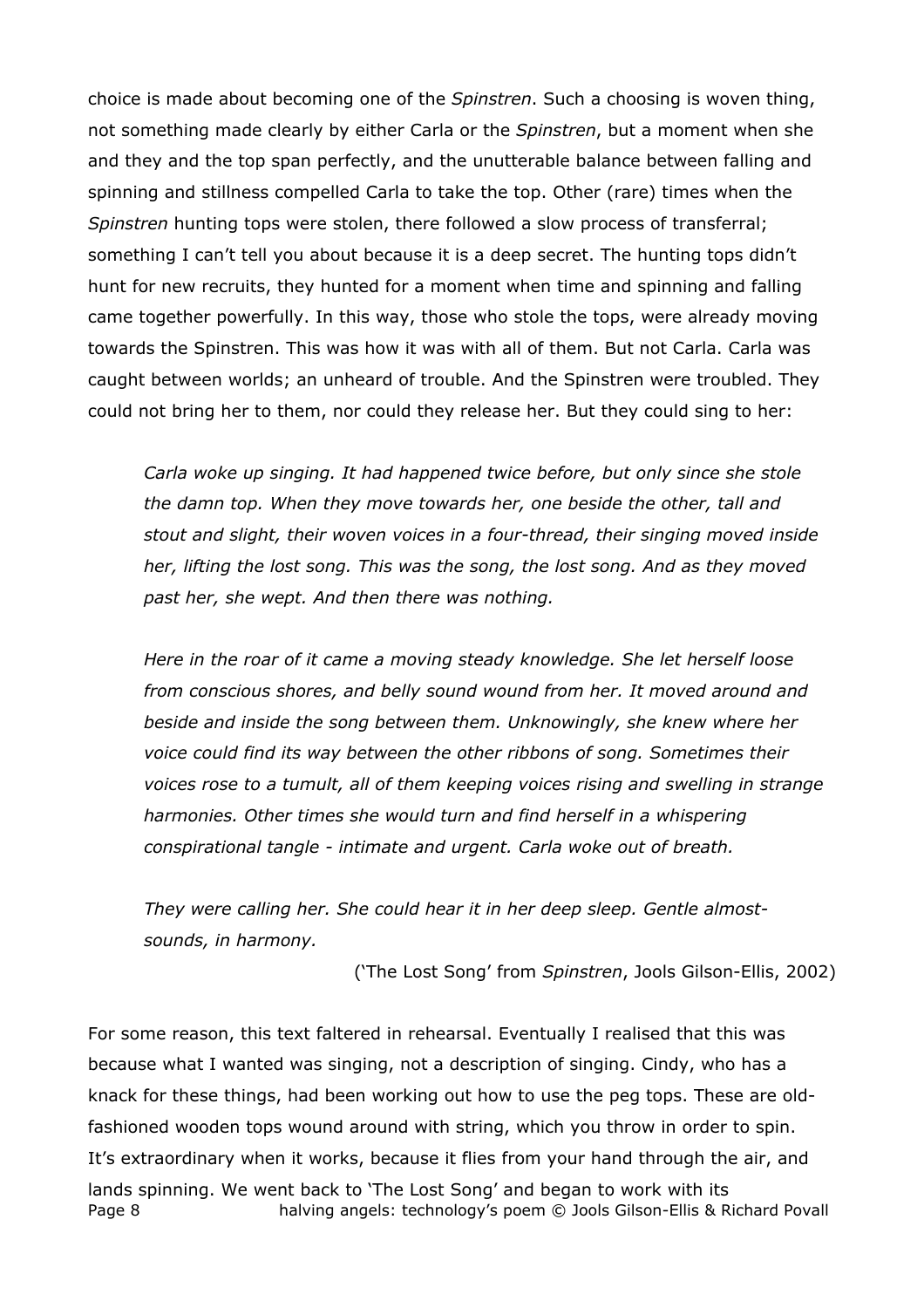sensibility. What would it be like to have lost a song? How might you sing yourself towards it? We sang with the peg top clasped in our hands. We played with traces of lost songs, and then we would throw the top, and as it hit the stage and (hopefully) span, so we would move into a full-bodied song, and as the top slowly ceased to spin and toppled, so our song would stop. Richard watched all this, and suggested we try to design an intelligent space in which we could literally find traces of a lost song in the air. So we did. And so Richard made a space in which I am lost in a forest of halfheard voices. And just as I described before with poetry, this is a space in which times and corporeal borders become muddled.

*RP:* How do I make space intelligent?! (laugh) Artificial Intelligence mumbo-jumbo aside, I want to make the case that these systems are *emotionally intelligent* because they sense phenomenally. Here we wanted to evoke the loss of the song  $-$ - a troubled kind of finding. I asked Jools to sing, to give me the material for a library of sung phrases; some were extremely short, barely vocalised, others were longer. All were tentative, often placed on the edge of voicing. These I split into two classes -the tiny barely vocal phrases, and the rest, more clearly sung. The system is designed to pick up *tiny* movement, almost as invisible to the audience as to the computer's eye). The anchor for this loss is melancholy; it isn't a maddened chase. Jools is rooted in the floor, so almost all of the movement comes from the upper body The lighting is very dim, so the system is pushed to its limit as it tries to see through the gloom<sup>ix</sup>. The system is relatively simple. I use a counter to expand the possible library of sounds that could be triggered. The first set of sounds are only from the first class, as Jools attempts to find her voice; later the more clearly vocalised phrases begin to appear, as Jools begins to inhabit her voice and the song. I also add a long sustained open fifth vocal chord –– a sonic chair…

If Merleau-Ponty suggests that consciousness is a fundamental property of a phenomenal system (1964: 58-9), then in creating a phenomenal motion-sensing system, are we implying that the machine itself has consciousness? In one sense, yes (phenomenally), but at the objective level, it's patently rubbish. So what is happening is that we are *introducing* phenomenological understanding by the way in which we build our systems: we are privileging certain kinds of information and discarding loads of the empirical data that are usually the core of these systems (things like xyz position, and so forth).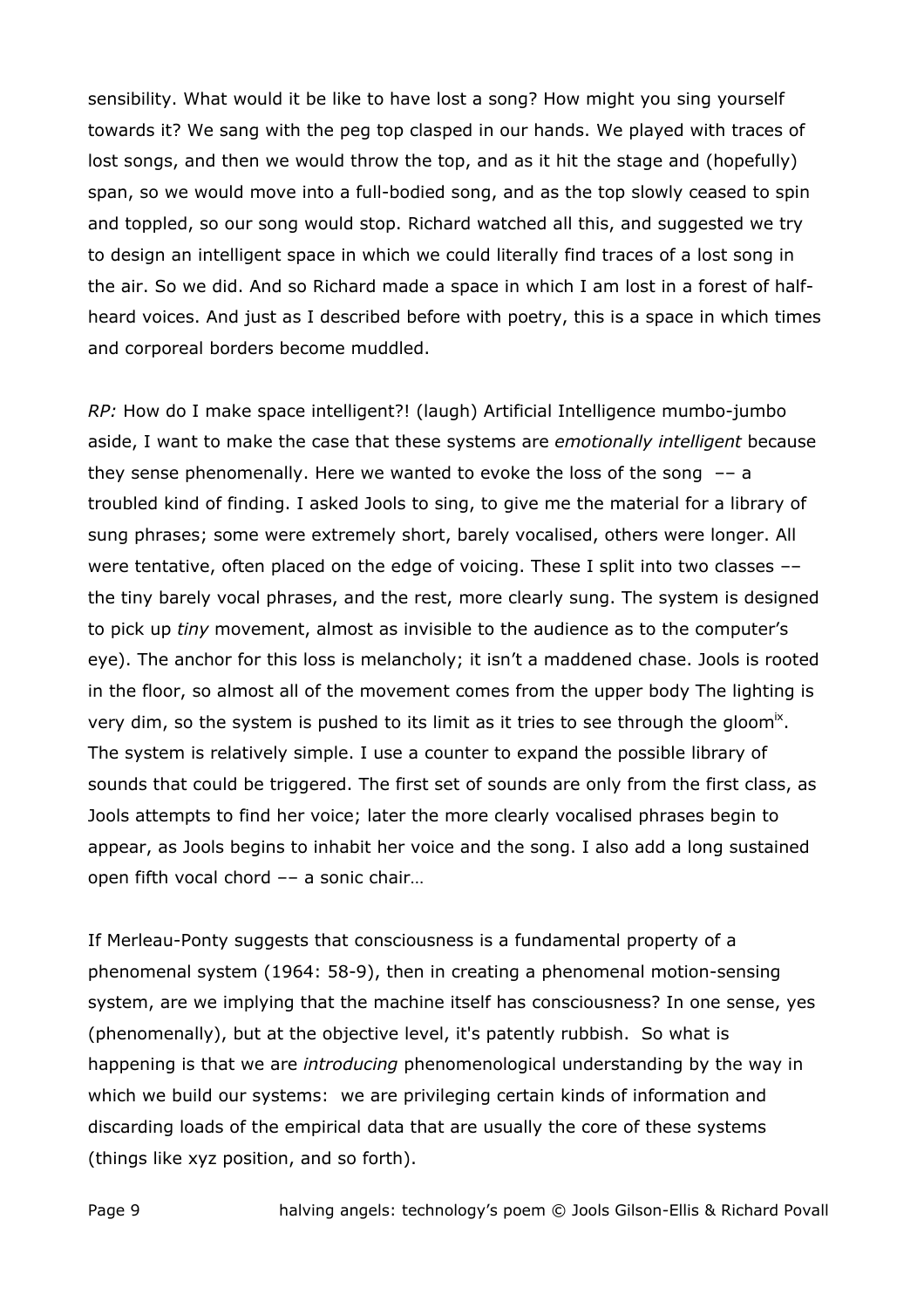*JGE:* I stand in the wings clasping my peg top, watching the video of the field beside my house. As the image fades I walk into darkness. This piece, which began in a text that isn't here in performance, finds me standing with the top in my hand. I slowly look up. I begin to glance around me. I've lost a song, and as I try to hear it in the air, so I brave a tiny phrase, only to lose it again. After a while, Richard brings in the environment so that I perform a plural utterance – one live, the other mediated. An audience has difficulty distinguishing between the two kinds of voice, because they sound the same. But they know that there are too many voices for one body, even as the manner of their utterance is connected to my movements whether I actually voice them, or whether I 'move' them. Such voice ghosts perform loss, as I yearn to find the slipping song, only to sing with myself. Gradually I build up the interplay of live voice with pre-recorded sample, until I throw the peg top. The scarlet top turns in the air, lands, and spins impossibly. As it spins, so I find the song and shift into fullbodied and singular voice (Richard takes out my room of ghosts), a song that ends as the top slowly looses from its spinning, and topples.

## **Generating Text**

From the beginning, we had always felt a need to work with generated texts –– words and poetic phrases cultured and spoken by the machines we use. Richard has often used (and continues to use) generated music within our work –– there is something about the *liveness* of this that fits within the general sphere of the work; often tweaking and prodding happens during performance. Generated text involves the use of various software systems which analyse style, vocabulary and grammar, in order to generate 'original' texts. Such texts often have a strong taste of their original, but are also quite different. It is possible to alter the degree of autonomy the software has over composing its own texts. It is also possible to *combine* various texts. Our early experiments included combining Ovid's description of the myth of *Arachne and Athena*, with Grimm's version of *Sleeping Beauty*. The idea behind such experiments, was that we might also be able to weave with writing itself. As we become more proficient in these technologies, we begin to develop ways in which such texts might be generated in the moment of performance. For *Spinstren*, these experiments resulted in vertical projected texts, generated in performance – one of *Arachne and Athena* in Ovid's original Latin, another of Perault's *Sleeping Beauty*, and a third of one of the Carla texts.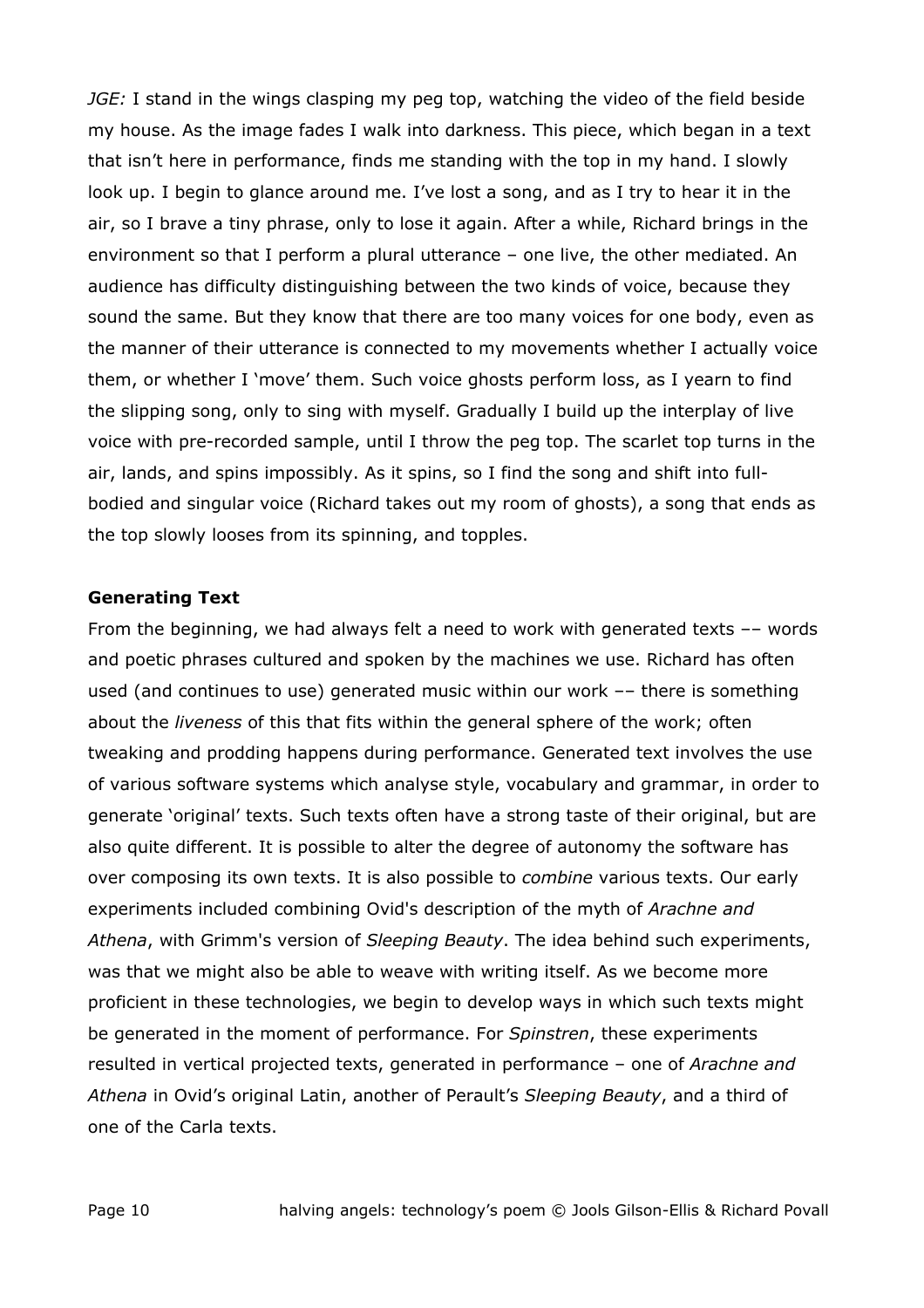The early research dealt with attempting to generate text in realtime. Actual generation of text, using Markov techniques to create new texts from known language/style bases was relatively trivial. What we wanted to do, however, was to generate *spoken* text in realtime –– spoken, performed text is, after all, so much the basis of our work. This meant providing a grammar by recording a segment of text, cutting it up into word fragments, and making those fragments available as a library. We attempted to generate language information (ie grammar) from these fragments, but of course their original syntax was lost once they were broken up into individual words – we could only generate word frequency counts rather than actual grammar. This worked –– technically –– but Richard was very unhappy with the result. The text sounded entirely artificial, simply because the intonations of the individual words, taken out of context, were artificial. Platform information in many railway stations is now generated remotely (literally coming from some other part of the country) by stringing together samples of individual words. They are carefully intoned (performed) so that they are emotion-neutral, and even largely intonation (pitch)-neutral. Speech patterns are well-designed and constructed in such a way that it becomes possible to patch words together in any order and have them sound somewhat natural. Poetic language, however, doesn't conform well to this kind of processing. It became apparent quite quickly that attempting to generate a spoken poetic text, *and keep a sense of the poetic in its performance* was not easily possible. We decided to abandon this approach and find other ways to work with text generation.

In 'Geometries' from *Spinstren*, two performers share a text which is broken up with repetition. Such verbal fracturing also connects to the movement of the other performer. This is not generated text, of course, but it is nevertheless a narrative reworking of the text such that apparently random repetition and re-iteration of words and phrases are used, moving in the tide of the narrative's direction.

Page 11 halving angels: technology's poem © Jools Gilson-Ellis & Richard Povall Richard also made a series of generated texts on video that were to be used in performance. Once again, this is not being generated by the computer in the space of performance; the text we see is the result of a process in which Richard made a file from each word of a text, designed as a vertical stripe. Each word lasts only 5 frames (one fifth of a second), except for what I chose as 'keywords' – words I considered important to the narrative. *Some* of these words are elongated to one second (although they instantly begin to fade once they appear on the screen, so they are not actually visible for the entire second). In practice, this created a blurred, illegible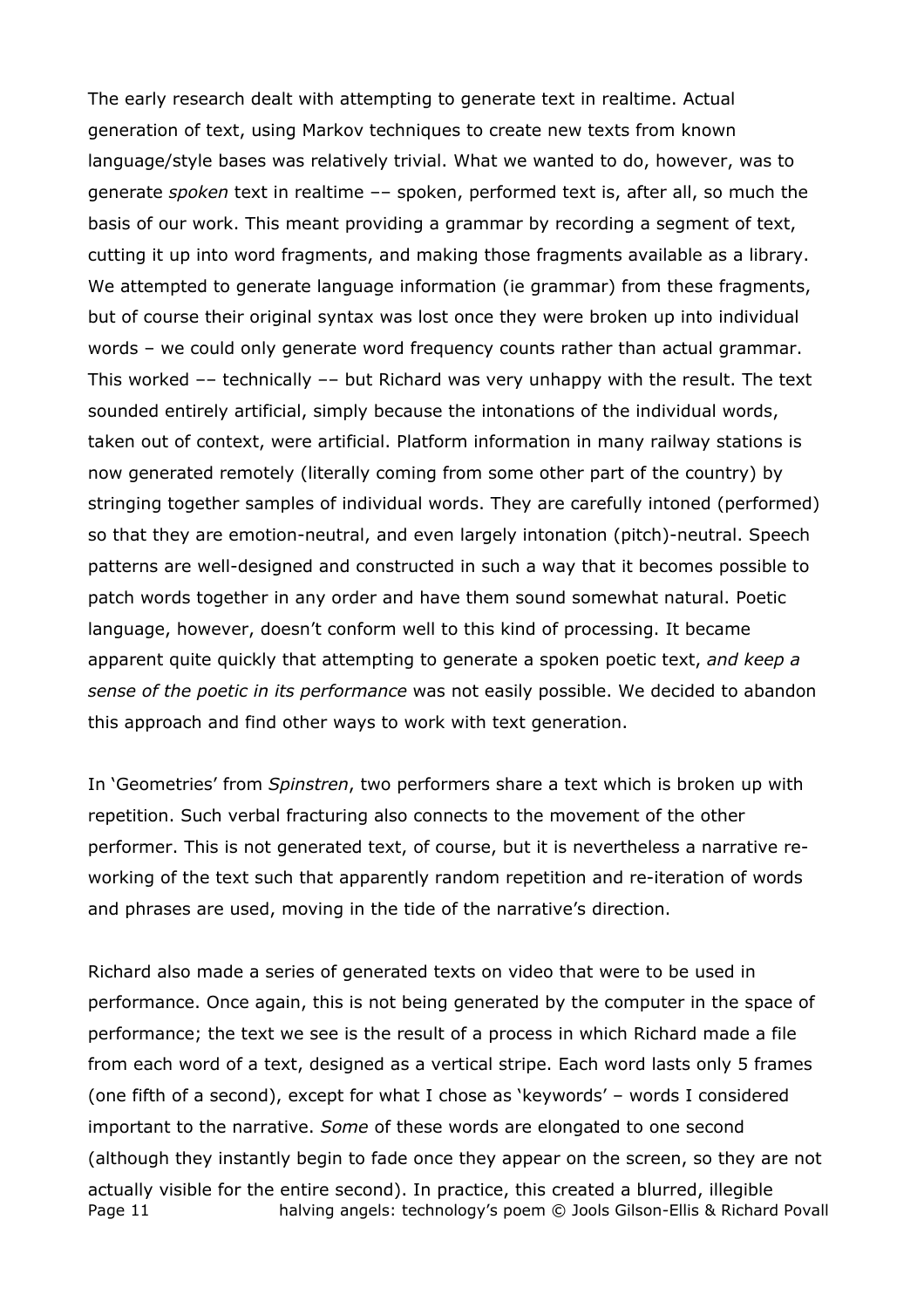series of words flashing by on the screen, with some of the keywords being legible or close to legible. Because they are vertical they are even harder to grasp (and switching them to the horizontal made them too concrete, too easily narrative, too *real*). These columns of words construct a narrative of falling, of being just beyond one's grasp, even as their glimpsed phrases tell another counter- narrative. Like the teasing of wool to open its fibres, this process produces unusual archaeologies of familiar and less familiar texts, to produce tumbling phrases, and odd rhythms of stasis and percussion that are always different. Perhaps this isn't so much as storyweaving, as storyspinning.

#### **Generating Song**

*RP:* Almost all the music heard in *Spinstren* is made in the moment, based on algorithmic recipes that twist and turn tonalities and tunings; that bend the melodic line; that make phrase lengths that are quite unpredictable in their nature and shape. Ironically, the pre-cogniscent machine is left to make decisions that ought to be solely in the realm of the composer. Perhaps it's a certain lack of alpha male genes, but I have long ago given away the composer's secrets, and sold the power to dominate. In building performance systems that are live and (sometimes) interactive, I'm giving away any final say on what the soundworlds will be. (This is, crudely, a feminised composition space. When others ask me if I'm uncomfortable with the gendered space of much of our work, I can quite easily say no.) In *Spinstren*, when a performer is not controlling and making the soundscape, the computer is making the final decisions not just about what notes we hear when, but where they are placed in the space. Of course, I haven't given everything away. I still have control over the ingredients of this recipe –– I can still control the inherent shape of the sounds, how they will spin around the space, how their tunings will be bent and shaped. I make tables of melodies from which the machine-tunes are derived; I absolutely control the quality of the sound; I keep open ends and final bits of control that I manipulate in the performance. Just as in the interactive sections where I can control *how* the system is reacting, so too can I control the overall qualities of the melodies that are being shaped; where and how they place themselves into the space. But the control is not absolute, as such absolutism is not part of the spaces we create.

## **end**

Page 12 halving angels: technology's poem © Jools Gilson-Ellis & Richard Povall 'Halving angels' serves as a metaphor for a process of poesis that operates in our collaboration and finished work. Halving angels is a process of examining what flies,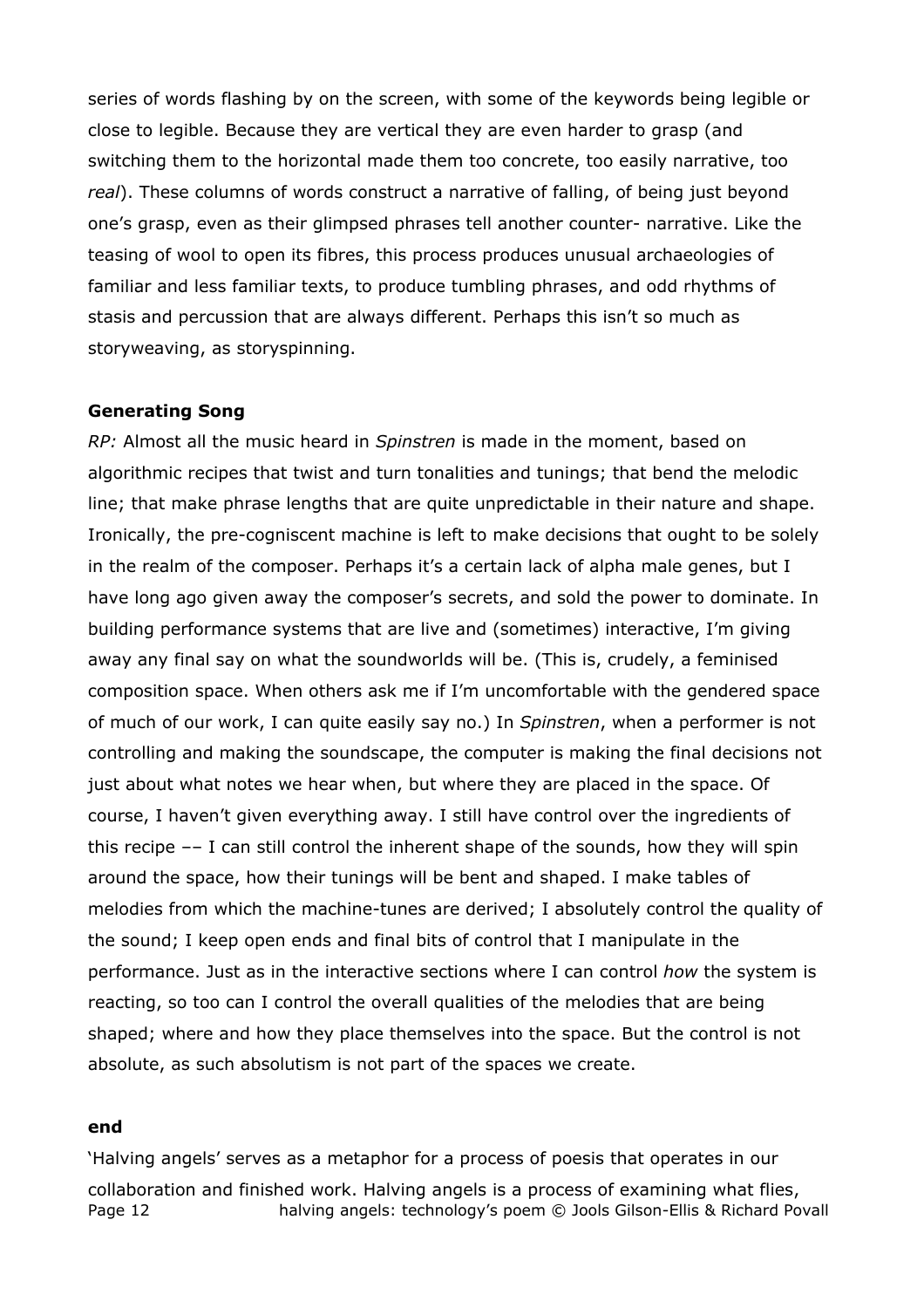falls, and is stolen in the poetics of making work. This is a book about technology. For us, technology is part of the poem, just as it makes a different poem possible.

People often ask us why our company is called *half/angel*. There is an old joke in which I reply 'well, I'm the angel, and Richard's the half.' But Richard is tired of this joke. Perhaps a different version might cheer him up: 'Why are you called *half/angel*?' 'Well, Richard and I are both quarters, and the angel is technology and poetry entwined in a magnificent heavenly embrace!'

✷

*I am falling slowly. I am in the middle of falling and able to think inside my own troubled descent. I am unprincipled in this falling. It is a kind of downwards, outwards endless stumble. This happens to me. I don't choose to fall. Falling approaches, and suddenly I am inside it.*

*Am I fallen?*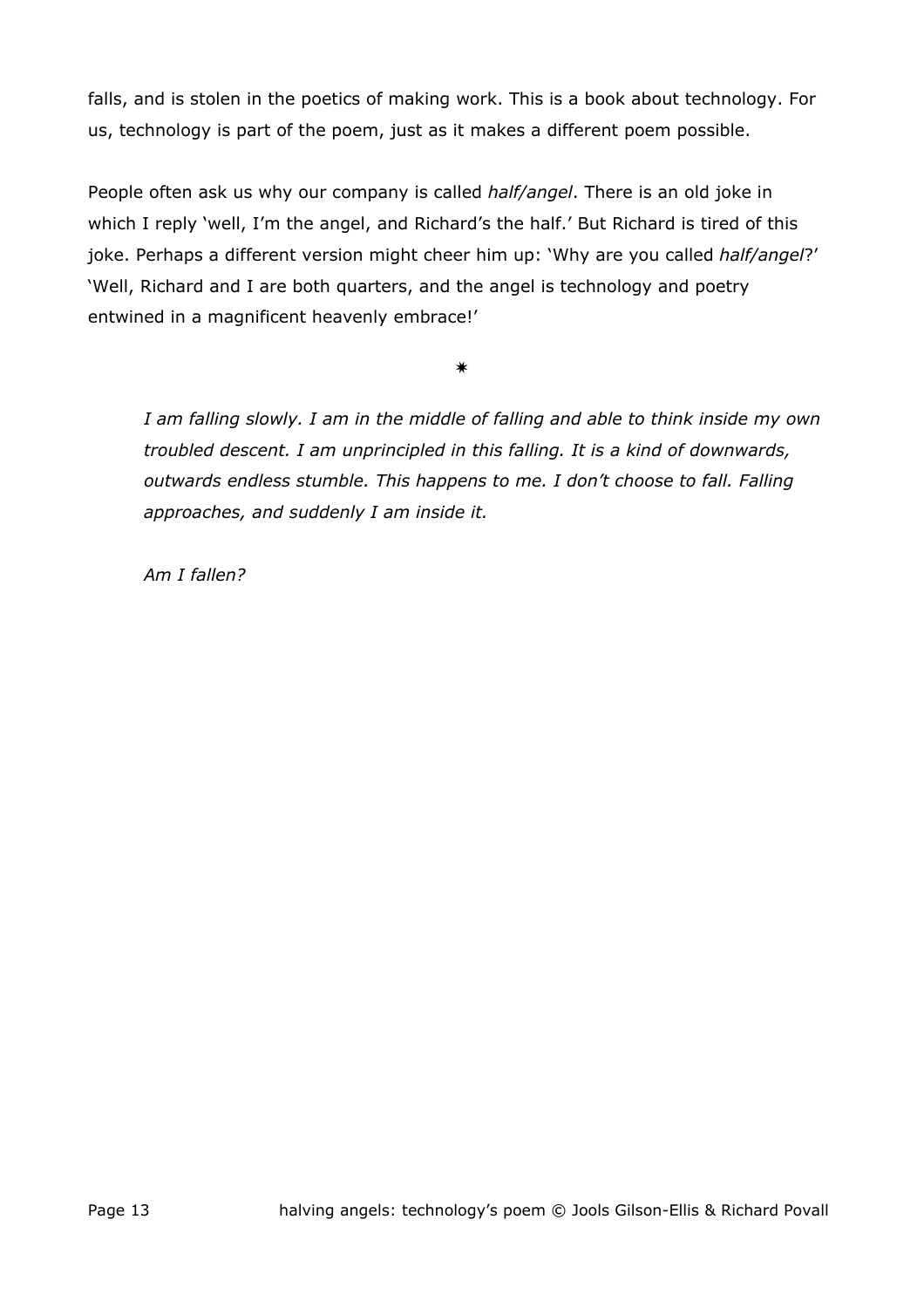# **Bibliography**

j

Ascott, Roy (ed.) (1999) *Reframing Consciousness*. (Exeter, UK: intellect)

Cixous, Hélène. (1975) 'The Laugh of the Medusa.' *New French Feminisms.* eds. Elaine Marks & Isabelle de Courtivron. (Brighton: Harvester): 245 – 64

Merleau-Ponty, M. (1964) *The Primacy of Perception*. (Seattle: Northwestern University Press)

Winterson, Jeanette. (1987) *Sexing the Cherry*. (London: Vintage)

i *Spinstren* was funded by the Regional Arts Lottery Programme/South West Arts, the Arts Council of England, the Arts Council/An Chomhaírle Ealaíon, the Esmée Fairbairn Foundation, and the Arts Faculty Research Fund / University College Cork.

<sup>ii</sup> We often make our pieces by having different sections written on postcards stuck to a wall, and then we move them around to experiment with different compositional possibilities. Towards the end of this process, things that haven't found their place will often get cut, or thrown on the floor.

III This is Cindy Cummings and Mary Nunan, both independent choreographers and performers in *The Secret Project*.

<sup>iv</sup> This connection is taken from Cixous' extraordinary 1975 text 'The Laugh of the Medusa' in which she elaborates the compounded meanings of the French word 'voler,' which means both 'to fly' and 'to steal.' JGE first read this text as a young graduate student in 1988. Its wide passionate geography has continued to inform her practice, in particular around the notions of flight and theft as they relate to femininity:

Flying is a woman's gesture – flying in language and making it fly. We have all learnt the art of flying and its numerous techniques; for centuries we've been able to possess anything only by flying; we've lived in flight, stealing away, finding, when desired, narrow passageways, hidden crossovers. It's no accident that *voler* has a double meaning, that it plays on each of them and thus throws off the agents of sense. It's no accident: women take after birds and robbers just as robbers take after women and birds. They go by, they fly the coop, take pleasure in jumbling the order of space, in disorienting it, in changing around the furniture, dislocating things and values, breaking them all up, emptying structures, and turning propriety upside down.

(Cixous 1975: 258).